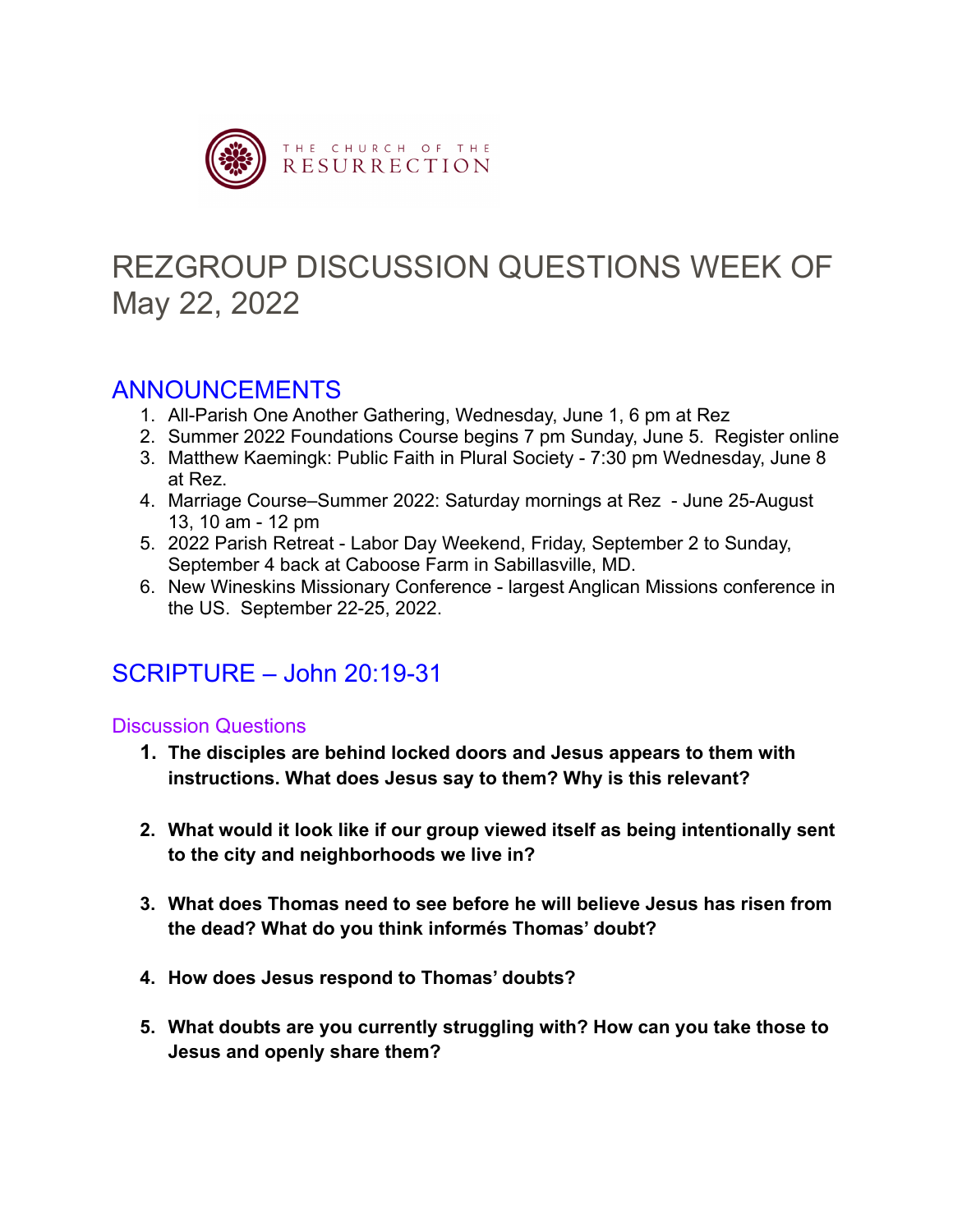## PRAYER

Officiant and People

**Glory to the Father, and to the Son, and to the Holy Spirit: as it was in the beginning, is now, and will be for ever. Amen.**

**Confession of Sin** The Officiant says to the people

Let us confess our sins against God and our neighbor.

Silence may be kept. Officiant and People together, all kneeling

**Most merciful God, we confess that we have sinned against you in thought, word, and deed, by what we have done, and by what we have left undone. We have not loved you with our whole heart; we have not loved our neighbors as ourselves. We are truly sorry and we humbly repent. For the sake of your Son Jesus Christ, have mercy on us and forgive us; that we may delight in your will, and walk in your ways, to the glory of your Name. Amen.**

Officiant says

May Almighty God grant us forgiveness of all our sins, and the grace and comfort of the Holy Spirit. **Amen**.

**And also with you.**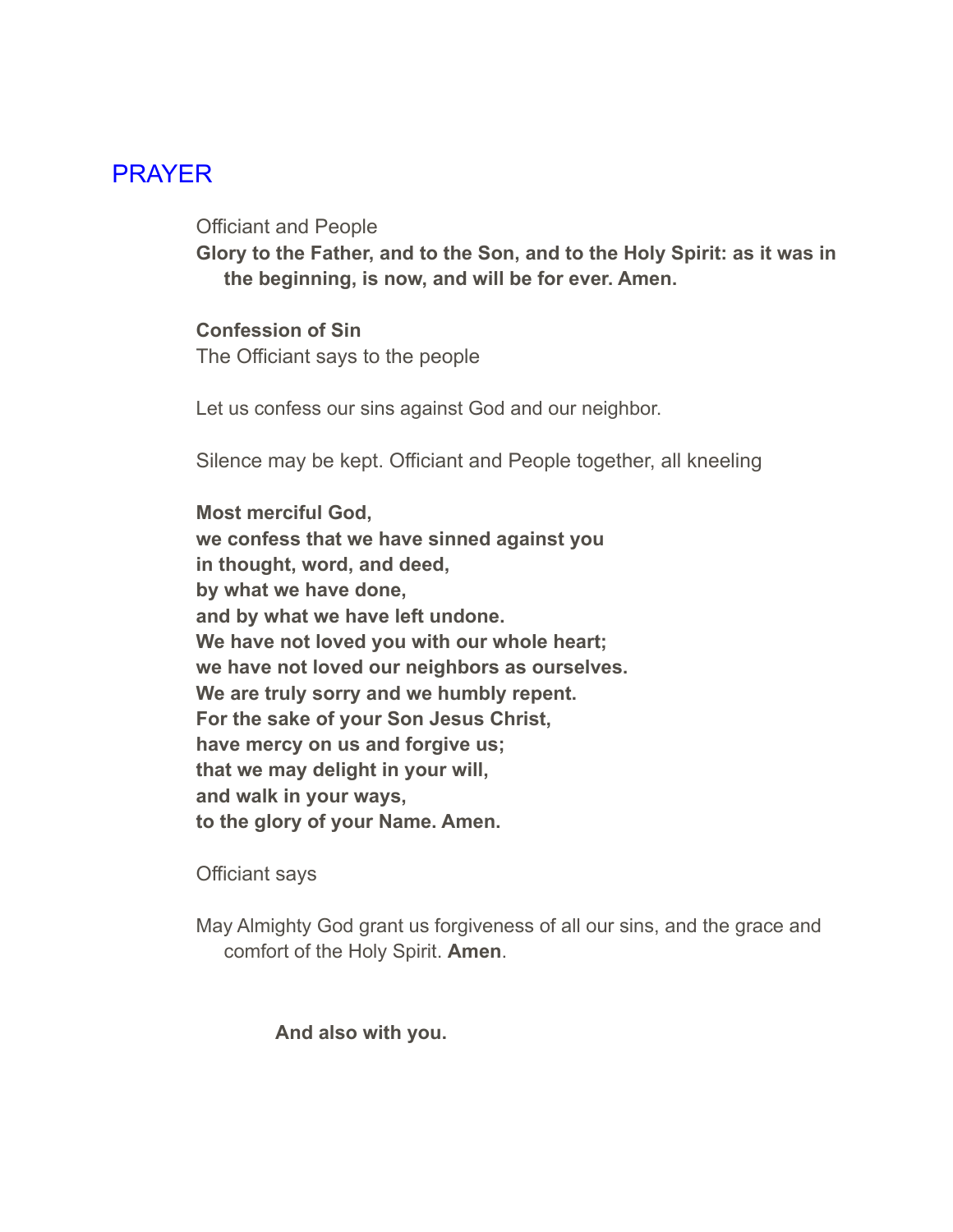Let us pray.

Officiant and People **Our Father, who art in heaven, hallowed be thy Name, thy kingdom come, thy will be done, on earth as it is in heaven. Give us this day our daily bread. And forgive us our trespasses, as we forgive those who trespass against us. And lead us not into temptation, but deliver us from evil. For thine is the kingdom, and the power, and the glory, for ever and ever. Amen.**

> Intercessions and thanksgivings follow. Please include the following in your prayer:

> Missionary: Jim Hagan serving with CCO and The Augustine Center at Georgetown: Please pray for:

- Faculty outreach
- Recruiting next year's Augustine Fellows
- Planning for Fall Templeton Foundation Science and Faith events
- CCO graduating seniors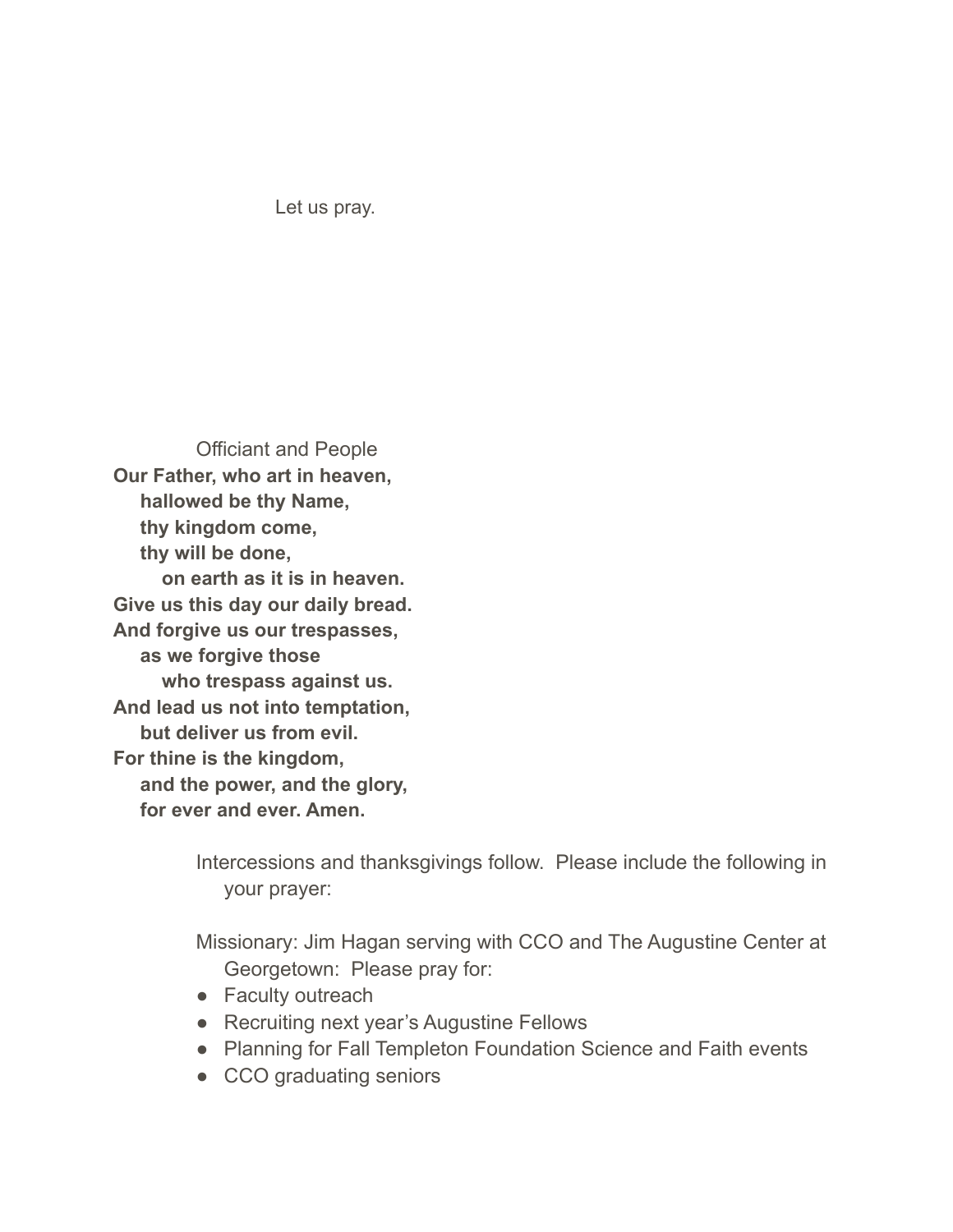Persecuted Church and her Persecutors: [Vietnam](https://www.opendoorsusa.org/christian-persecution/world-watch-list/vietnam/)

- Pray for Christians in Vietnam who suffer persecution, especially those from ethnic minorities. Pray for those who lose their families and homes, that they would feel the reality that God has given them a global family of believers who prays for them.
- Pray for the government of Vietnam, both local and national. Pray the national government would protect the rights of all of its citizens, and that local governments would not be used to worsen the persecution faced by Christians in tribal communities.

Global Concern: Leaders of Ukraine, Russia, Afghanistan, Ethiopia, Myanmar and other conflict areas.

Church Ministry: RezGroup Leaders, Hospitality Volunteers, Building Leadership Team

A Prayer of St. John Chrysostom Officiant and People

**Almighty God, you have given us grace at this time, with one accord to make our common supplications to you; and you have promised through your well-beloved Son that when two or three are gathered together in his Name you will grant their requests: Fulfill now, O Lord, our desires and petitions as may be best for us; granting us in this world knowledge of your truth, and in the age to come life everlasting. Amen.**

**Thanks be to God.**